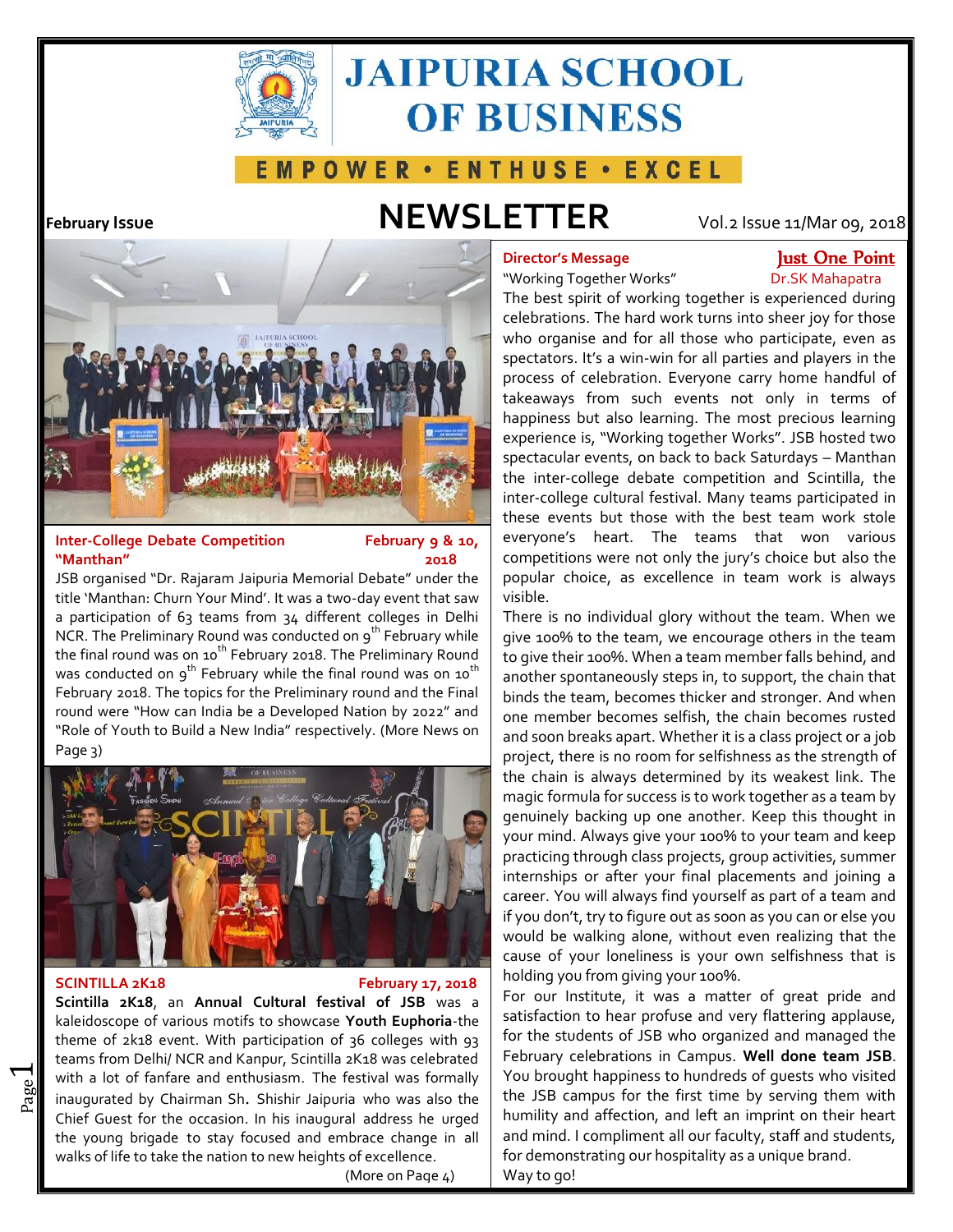### **Workshop February 7, 2018**

### **"Finance Gym"**

JSB organised a one-day workshop "Finance Gym" for its students conducted by Kotak Mahindra Bank in collaboration with the Learning Curve Academy. The trainer for the workshop was Mr. Bhanu Pratap Singh.

The event was divided into two parts – first, a session by Mr. Singh on the basic information about various financial tools and terms and second part was devoted to an Online Simulated Wealth Management Game which had Cash prizes as awards to the top two teams in the game. The trainer highlighted the importance of management of money and related matters and shared a few positive means to earn it. Further, students were also provided with detailed information on the concepts of asset allocation, Life Insurance, Health Insurance and Debt.

while Aakriti Gupta and Aman Rathoure, 1<sup>st</sup> year, bagged the Second Students had a wonderful time and a very informative interaction. In the valedictory session the winners were awarded with the prizes. Sunaina Arora and Komal Jha, students of  $1<sup>st</sup>$  year, won the First prize prize.





**Expert Talk February 2, 2018** 

A Guest Lecture by **Mr. Vikrant Vashishth, Advocate, Supreme Court** and an **alumnus of Seth Anandram Jaipuria School, Kanpur** on "**Corporate Law and Related Issues**" was held at the campus this month. Mr.Vashishth talked about the various sections dealing with business laws and related issues. The procedure for filing litigation was discussed and tips were shared on the dos and don'ts in a particular situation.

The speaker earnestly advised the students to go through the Constitution of India to be aware of the rights and duties and urged them to spread awareness among their friends and relatives. He also discussed the various initiatives by the GoI to promote healthy and easy living of the citizens.

The session was highly interactive and brought forth very interesting facts about the functioning of the courts in India. Penal provisions, IT Act, RTI, Gender Sensitization Committees, and a few more topics were also touched upon by the speaker.



### **Live Project at Baggry's**

The students of First Year at JSB participated in a Live Project "Big Days with Baggry's" at **Baggry's India** Ltd. for a week. The company felicitated these students on  $9^t$ February 2018 and gave them certificates of participation. Shubhi Gaur, Tarni Bhartary and Varnita Singh were presen-

were presented with "Best Live Project" Award at the ceremony held at the  $\begin{bmatrix} 1 & -1 \\ 1 & -1 \end{bmatrix}$ company's corporate office. The Project involved promoting Baggry's Product range; boosting store sales; achieving targets; and collecting consumer feedback.

### **Student Outreach**

 $\boldsymbol{\sim}$ 

စ္သူ participated in a Debate Competition titled "Linking of Adhaar Card: A Step | Meri<br>A | Forward or a Breach of Privacy?" on 21<sup>st</sup> February, 2018 organised jointly by | atter participated in a Debate Competition titled "Linking of Adhaar Card: A Step | Merid Ruchi Singh, Garvita Verma and Yoshita Singh, first year students of JSB JIMS Kalkaji and Shaheed Sukhdev College of Business Studies, Rohini. 27 teams participated in the competition. The performance of the students of JSB was highly appreciated and applauded.

JSB WINS AWARD FOR INTL COLLABORATION



JSB was conferred with an "**International Collaborations Award 2018**" by Hon'ble Minister of State for Food Processing Industries, Sadhvi Niranjan Jyoti at the FWA Higher Education Summit 2018 held on 15th February at Le Meridien, New Delhi. The award ceremony was attended by the Director, Dr. SK Mahapatra, Dean-Academics Dr.Timira Shukla, Head- Training & Placements, Ms. Sweety Singh, and Head Admissions.- Mr. Sushant Sinha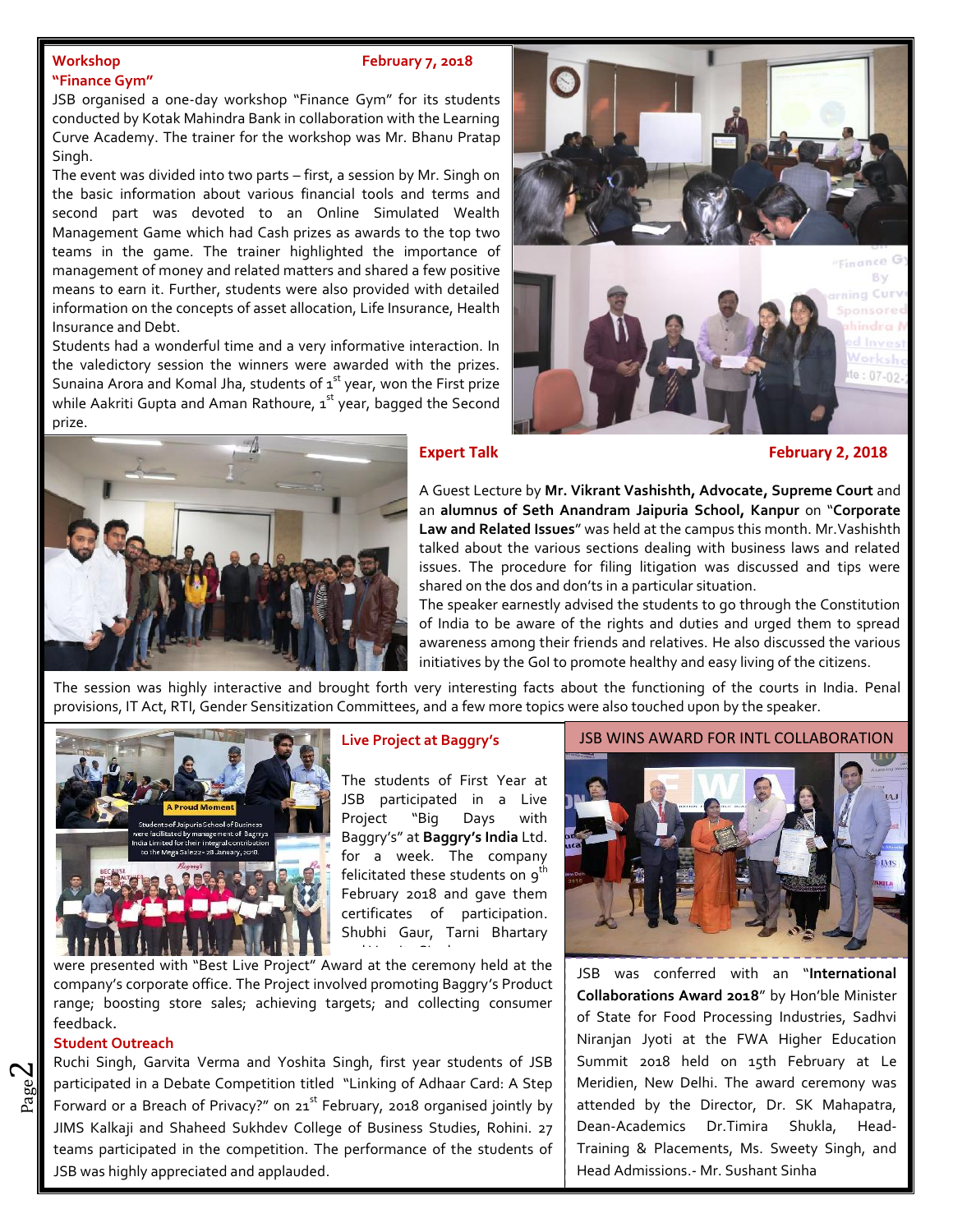### **Faculty News**

- Dr. SK Mahapatra undertook a session on **Strategic Management of Contract Labour** at a workshop titled **Contract Labour Management: Implications & Issues** organized by **Delhi Management Association** for HR heads in association with Ascent HR Legal Services on February 19, 2018.
- Dr. Mahapatra delivered a talk as the **Keynote Speaker in a session on 'Human Resource Management'** on February 23, 2018 at the '**International Conference on Business, Economics and Sustainable Development'** organized by the Department of Business and Sustainability, **TERI School of Advanced Studies.**
- Dr. Shukla attended a 2-day Training Program on **"Developing Women Leadership - a Road map to success**" organized by **UN GCNI** on 1st and 2nd February, 2018.
- Dr. Nitin Kumar Saxena's Research Paper titled "**Enhancing Employability Skills among Business Students in India** " has been accepted at the **Twelfth PIMR International Conference on "Entrepreneurship, Innovation and Good Governance for Global Leadership** " being organized by PIMR in collaboration with **Siam University Thailand, International Latin University, Argentina and Federal Polytechnic, Nigeria**
- Dr.Radha Yadav, Assistant Professor, HR & OB, got her paper published as a Book Chapter in the book titled "**Management Techniques for a Diverse and Cross-Cultural Workforce**" published by **IGIGlobal.**
- Mr. Yusuf Mehdi, Assistant Professor, Business Communication presented a Paper titled "**Tara: The Voice of the Voiceless"** in a **National Seminar** organized by Gaur Brahman Degree College, MD University and sponsored by Director General Higher Education, Panchkula



Students and the members of the Faculty at JSB got together in the Hall of Inspiration to watch the **Budget** Session Live on February 1, 2018. JSB emphasizes on developing the holistic personality of its students and encourages them to participate in various activities and events organised regularly at the Institute. The aim behind this activity was to enhance the awareness of the students about the policies and decisions made by the Government for the citizens of the country. The students were also asked to prepare a short analysis of the Budget 2018 presented by the Union Finance Minister Sh. Arun Jaitley.

#### **Workshop on ITR February 26, 2018**

ო

Filing Income Tax Returns is an annual activity seen as a moral and social duty of every responsible citizen of India. It is the basis for the government to determine the amount and means of expenditure of the citizens and provides a platform for the assessee to claim refund, among other forms of relief from time to time. To encourage timely filing of ITR and making students aware of the importance of filing Income Tax Returns, JSB organised a half-day workshop on "**How to file ITR online**?" by **Mr. Bikram Agarwal, VP Finance**. The speaker, first, discussed the important provisions related to Income Tax and then demonstrated practically how to file ITR online.



#### **"A Crisp Overview of Budget 2018" by Akriti Chaturvedi (PGDM I)**

The Union Budget 2018 focuses on the Agricultural sector with more emphasis on low cost farming. It demonstrated a strong commitment towards the growth and development of the economy, and the Government's intent to look at development holistically. Healthcare sector was in dire need of attention and it is good to see the Government address some of its concerns with bold and aspirational initiatives.

As a measure to boost employment generation, the Government has now proposed 12% contribution by the Government for all sectors (instead of 8.33%) for a period of three years. To boost Small Businesses (with turnover up to INR 250 Crores), the Government has reduced the corporate tax to 25%.

Page Interior across made nie an easy ensured a large mainteprise for the private<br>levels, better and efficient infrastructure, and liveable cities for everyone. Mission across India has already created a large marketplace for the private sector and is going to further translate into jobs at all  $\|$ The efforts towards strengthening India's position as a digital economy through investments around new-age technologies like AI and fintech is a timely and welcome move. The Government expenditure on thousands of projects initiated under the Smart Cities

Providing medical coverage of up to 5 lakh INR to 10 Crore poor families is the biggest scheme of its kind in the world and is in continuation with the trend of the Government being a payer rather than a provider in the secondary and tertiary care space.

The Union Budget 2018 presented by the Union Finance Minister Sh. Arun Jaitley focuses on the basic building blocks of the Economy that consequently will strengthen the Nation as a whole.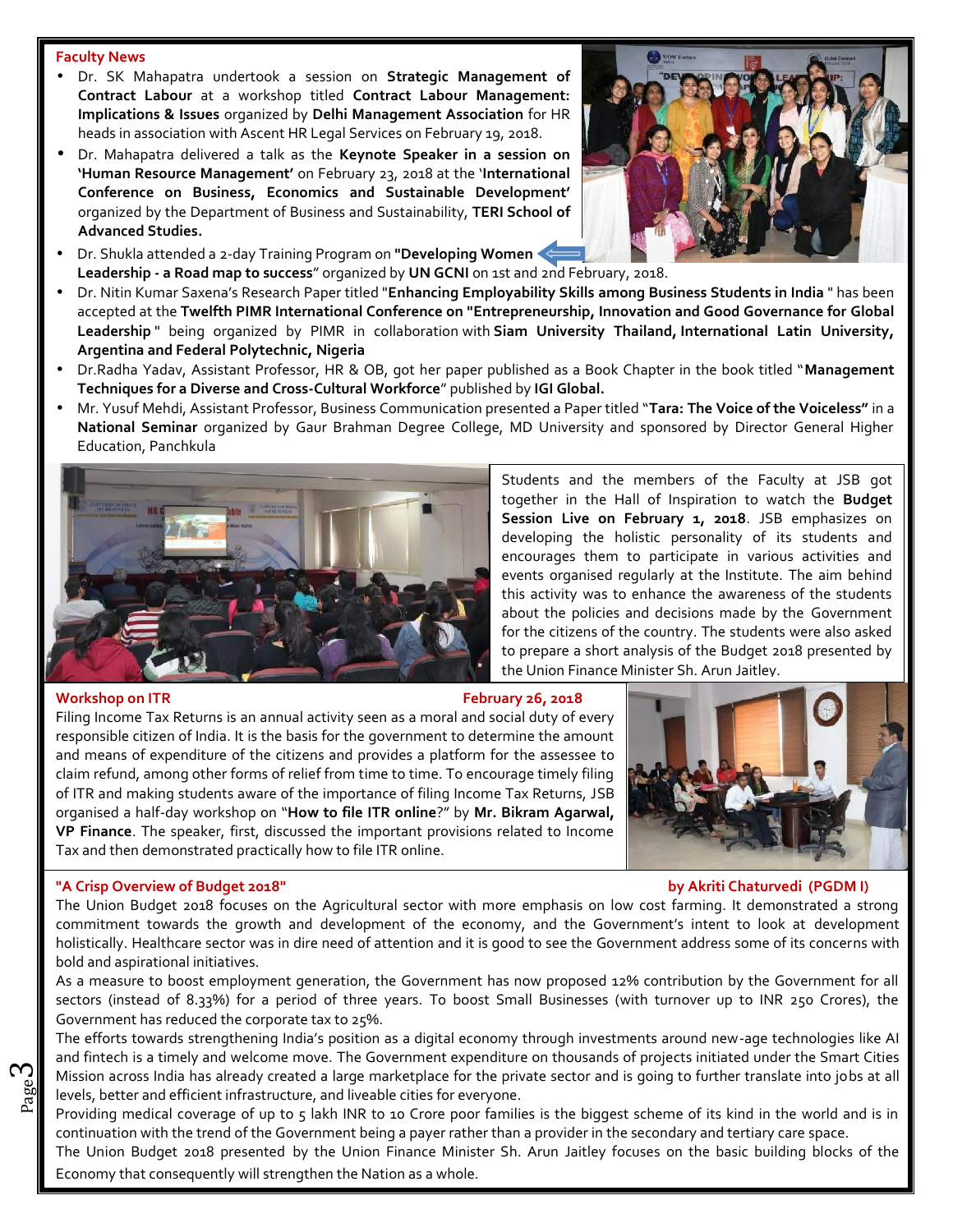### GLIMPSES FROM "DR. RAJARAM JAIPURIA MEMORIAL DEBATE" UNDER AEGIS OF 'MANTHAN: CHURN YOUR MIND'



Debate is one of the academic activities that gives students creative room to express what they feel. The knowledge and exposure that students get through debating is simply unparalleled. Debate is one of the academic activities that gives students creative<br>room to express what they feel. The knowledge and exposure that<br>students get through debating is simply unparalleled.<br>At the 2-day event held at campus

of Governors, was the Chief-Guest on the inaugural day. Dr. SK of Governors, was the Chief-Guest on the inaugural day. Dr. SK **that**<br>Mahapatra, Director welcomed the Chief Guest and the participants to the event.

Sh. Malhotra, in his address, urged the youth of today to channelize its potential towards building a New India. The deliberations and the discussions during the competition were indeed very intriguing and made it conspicuous that the youth of India is well informed, up-to-date and ready to face any challenge that comes its way tra, in his address, urged the youth of today to channelize its<br>towards building a New India. The deliberations and the<br>s during the competition were indeed very intriguing and made<br>yous that the youth of India is well inf

The deliberations and the discussions during the competition were indeed The deliberations and the discussions during the competition were indeed  $\begin{bmatrix} 1 & 0 \\ 0 & 1 \end{bmatrix}$ informed, up-to-date and ready to face any challenge that comes its way. Dr. Seema Verma, Assistant Professor of Professional Communication at informed, up-to-date and ready to face any challenge that comes its way.<br>Dr. Seema Verma, Assistant Professor of Professional Communication at<br>ABES Engineering College; Dr. Sonia Gouri, Assistant Professor of Professional Communication at KIET; Ms. Anjali Khanna, VP HR, Jaipuria Group of Educational Institutions; Ms. Neha Bhatia, Trainer and Founder of Nehkagrata; and Prof. Yusuf Mehdi, Assistant Professor of Business Communication at JSB were the judges for the Preliminary round. ional Institutions; Ms. Neha Bhatia, Trainer and Fo<br>d Prof. Yusuf Mehdi, Assistant Professor of<br>at JSB were the judges for the Preliminary round.





4

The debating teams used various skills like overstatement, definition, irony etc. to strongly present their case. Armed with statistics and data, they made their arguments more emphatic with their righteous facial expressions, body movement and gestures.

Out of a pool of more than 62 teams 10 teams were selected for the Final round. All the members of the Jury unanimously agreed to the fact that the speakers were very articulate and emphatic. The selected ten teams competed for the Champion's Trophy in the Final round held on 10th February 2018. The judges for the Final round were Mr. Sukrit Ghosh, Marketing and Communications Professional at DXC Technology; Ms. Sarah Berry, Columnist Writer with The Statesman and The Pioneer; and Dr. Timira Shukla, Dean Academics at JSB



Page nation. Dr. SK Mahapatra, Director, JSB congratulated the participants for their efforts change our basic attitude and mind-set if we really want India to become a developed The Chief Guest for the Valedictory session was PRSI Silver Salver Award Winner Mr. Debjit Rath, while Mr.Gautam Verma, CMMG, SAIL was the Guest of Honour. Mr. Verma applauded the speakers for their very relevant views and enthusiasm. The Chief Guest, in  $\Box$ his address, urged the participants to keep up the spirit and highlighted the need to and commitment. Hitaishee Gaur and Kartikey Maithani from Delhi Metropolitan Education, Noida were the winners of the competition and lifted the Champion's Trophy while Surbhi Malik and Tavishi Pandey from Indraprastha Engineering College, Sahibabad bagged the Jury Award.